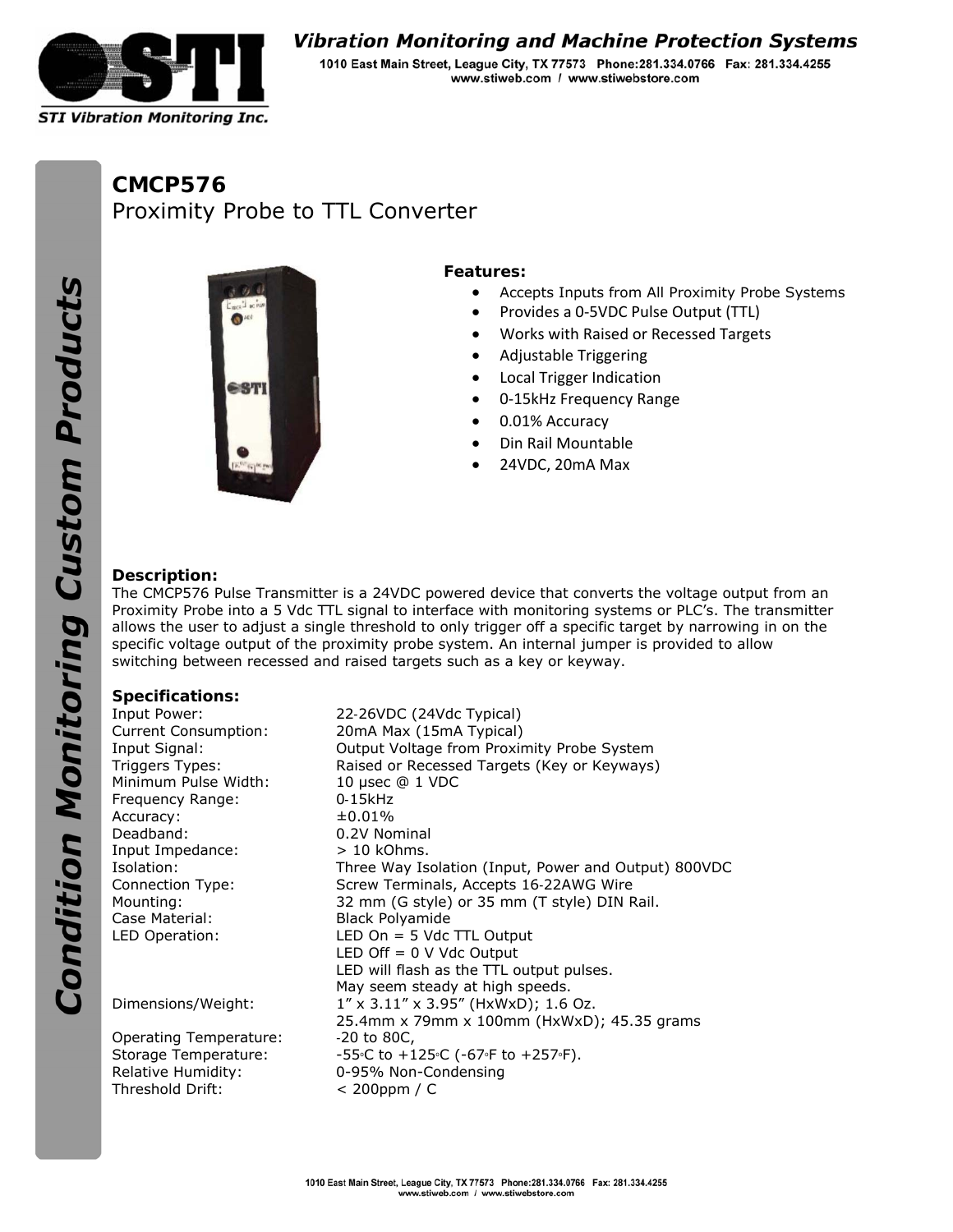#### **Calibration and Operating Instructions:**

#### **Calibration:**

Rotate front panel mounted potentiometer screw until LED turns on or begins to flash with each pulse. Rotate clockwise to lower threshold on a raised target.

 Rotate counter‐clockwise to raise threshold on a recessed target. Once LED turns on, rotate another 1/2 turn.

Potentiometer is capable of 15 full turns.

#### **Recessed Target (Keyway)**

 Internal Jumper Position: Inside (KW Position ‐ Middle and Right) With keyway in view of probe, turn potentiometer counter‐clockwise until LED turns on. Verify LED turns off when keyway is not in view**.**

#### **Raised Target (Key)**

 Internal Jumper Position: Outside (K Position ‐ Middle and Left) With key in view of probe, turn potentiometer clockwise until LED turns on. Verify LED turns off when key is not in view. LED will flash as target is sensed. LED may seem to stay on as speed increases.

#### **Jumper Positioning:**

Step 1: Open right hand side panel.

- Step 2: Located the 3 way pin jumper marked K and KW on the outer posts.
- Step 3: For a recessed target (keyway) place jumper on the post marked KW and the center post.
	- For a raised target (key) place jumper on the post marked K and the center post.
- Step 4: Replace side panel.

#### **Verification:**

Step 1: Using two digital multimeters or an oscilloscope, connect each input to the CMCP576 input and output terminals. Channel 1 should connect to XDCR +/‐ and Channel 2 to Out P+/P‐.

- Step 2: Place both channels in frequency mode.
- Step 3: Verify the input frequency matches the output frequency.

#### **Troubleshooting:**

#### **Unable to verify if target is raised or recessed.**

After connecting CMCP576 use a voltmeter to measure the TTL output. If the voltage is below 5V reverse the K/ KW pin position. If the output is above 5VDC the correct position is selected. Note: If the pulse indicator is weak the K/KW position is likely incorrect, reverse jumper position.

#### **No Output**

Verify CMCP576 has 24VDC power. Verify threshold setting has been adjusted. If the threshold is turned all the way up the TTL output will stop working. Rotate threshold screw until the front panel indicator flashes.

#### **Indicator Stays On, Does not Flash**

The indicator flashes with each TTL pulse. At high speeds the indicator may constantly stay on.

#### **Speed Does Not Match Running Speed**

Verify threshold setting. See verification steps above to verify input and output pulse frequency.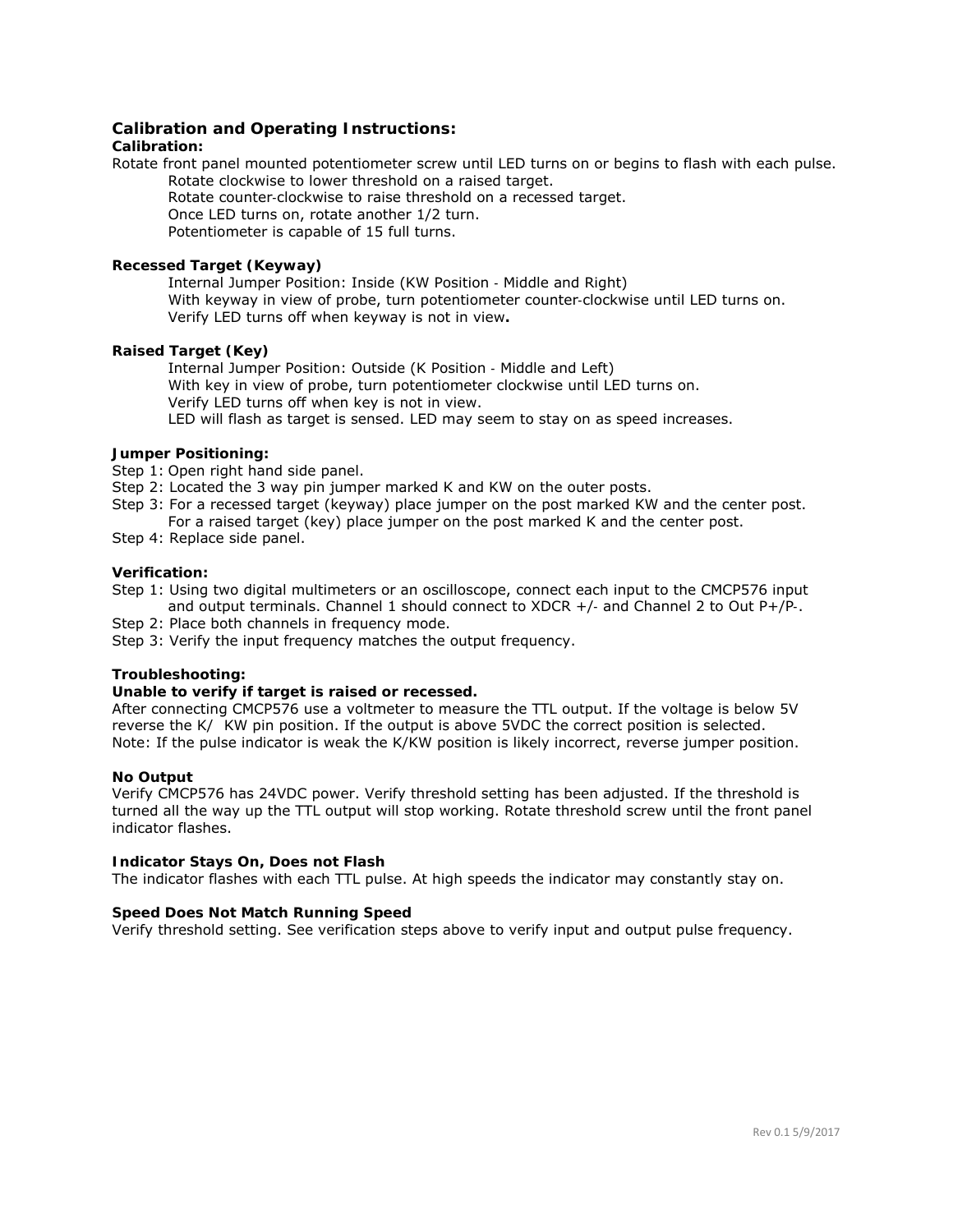## **Connections:**



**Jumper Settings for Recessed or Raised Target:**